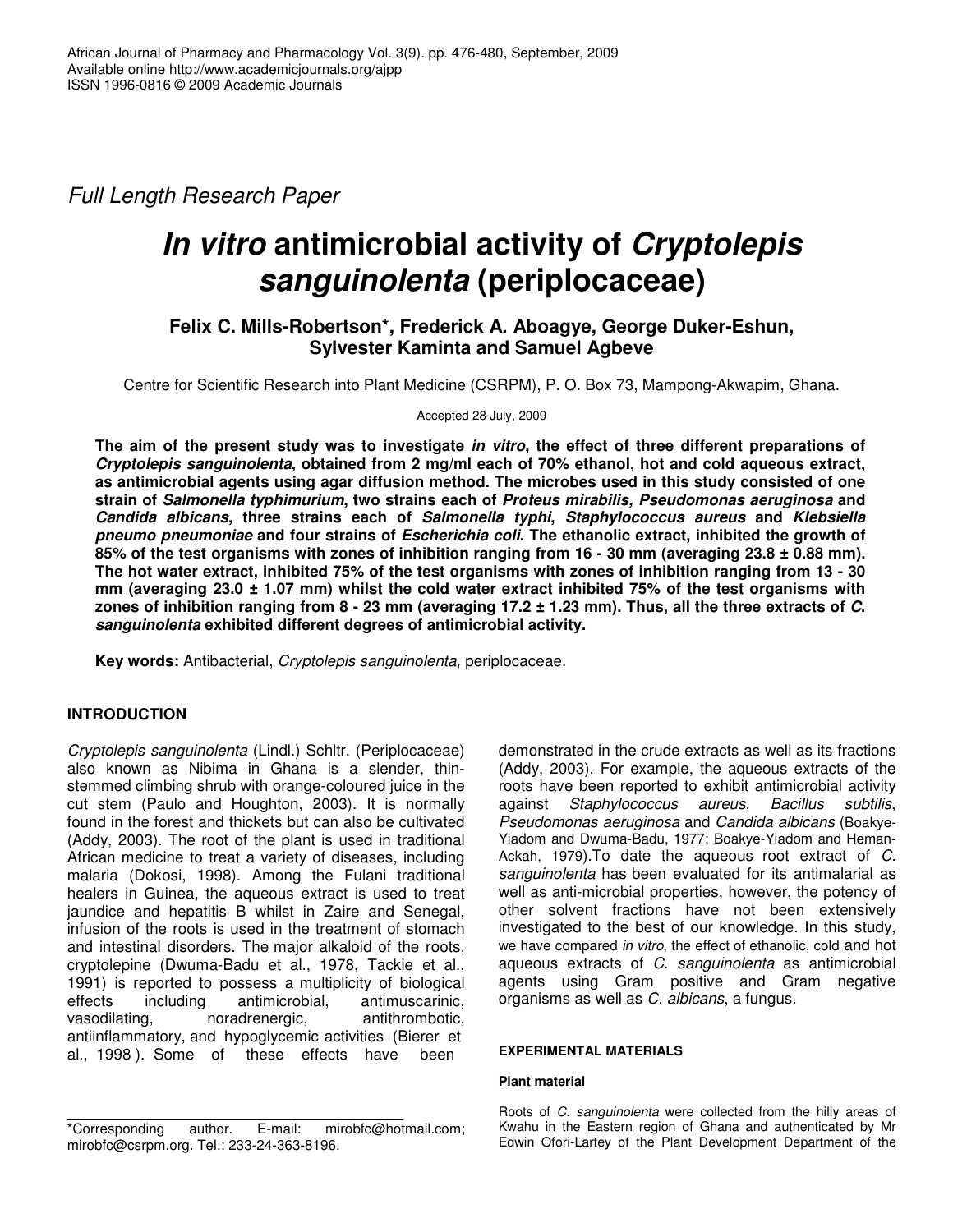| Type of microbe              | Microbe is resistant to | Source*            |
|------------------------------|-------------------------|--------------------|
| Salmonella typhi             | AMP, CHL, COT           | Clinical isolate 1 |
| Salmonella typhi             | COT, AMP, CHL           | Clinical isolate 2 |
| Salmonella typhi             | CHL, COT, CXR           | Clinical isolate 3 |
| Salmonella typhimurium       | COT, AMP, CHL           | Clinical isolate   |
| Escherichia coli             | GEN, CXR                | Clinical isolate 1 |
| Escherichia coli             | GEN, CXR                | Clinical isolate 2 |
| Escherichia coli             | COT, GEN, CXR           | Clinical isolate 3 |
| Escherichia coli             | AMP, GEN, COT, TET      | Clinical isolate 4 |
| Proteus mirabilis            | COT, AMP, GEN           | Clinical isolate 1 |
| Proteus mirabilis            | COT, TET, AMP           | Clinical isolate 2 |
| Pseudomonas aeruginosa       | <b>GEN</b>              | Clinical isolate 1 |
| Pseudomonas aeruginosa       | GEN, AMP, COT           | Clinical isolate 2 |
| Candida albicans             |                         | Clinical isolate 1 |
| Candida albicans             |                         | Clinical isolate 2 |
| Staphylococcus aureus        | TET, AMP, PEN           | Clinical isolate 1 |
| Staphylococcus aureus        | TET, GEN, PEN, AMP      | Clinical isolate 2 |
| Staphylococcus aureus        | AMP, PEN                | Veterinary animal  |
| Klebsiella pneumo pneumoniae | COT                     | Clinical isolate 1 |
| Klebsiella pneumo pneumoniae | COT, AMP, GEN           | Clinical isolate 2 |
| Klebsiella pneumo pneumoniae | TET, AMP, PEN           | Veterinary animal  |

**Table 1.** Microbes used to access the antimicrobial activity of the different plant extracts.

\*Source: The numbered clinical isolates are from different clinical samples

CHL – Chloramphenicol

COT – Co-trimoxazole GEN – Gentamy<br>TET – Tetracycline PEN – Penicillin

CXR – Cefuroxime.

Centre for Scientific Research into Plant Medicine (CSRPM) and voucher specimens (CSRPM No. 520) kept at the CSRPM herbarium.

#### **Microbes**

The microbes used in this study were isolated from different clinical sources and consisted of one strain of *Salmonella typhimurium*, two strains each of *Proteus mirabilis, P. aeruginosa* and *C. albicans*, three strains each of *Salmonella typhi*, *Staphylococcus aureus* and *Klebsiella pneumo pneumoniae* and four strains *Escherichia coli*. The sources as well as the relevant characteristics of these test organisms are presented in Table 1.

#### **METHODS**

#### **Antibiotic susceptibility testing**

The test organisms were tested for susceptibility to ampicillin (AMP) (10 µg), cefuroxime (CXR) (30 µg), co-trimoxazole (COT) (1.25/23.75 µg), erythromycin (ERY) (15 µg), penicillin G (PEN) (10  $\mu$ g), gentamycin (GEN) (10  $\mu$ g) and tetracycline (TET) (30  $\mu$ g) by the disc diffusion technique according to the guidelines set by the National Committee for Clinical Laboratory Standards (NCCLS, 1998).

#### **Preparation of extracts**

A cold water extract was prepared by maceration of 300 g of coarsely pulverized roots of *C. sanguinolenta*, in two litres of cold

water overnight. The extract was obtained by filtration using a filterpress. The hot water extract, on the other hand, was prepared by boiling 300 g of the root powder in four litres of water for one hour and filtered using a filter press while hot to obtain a clear filtrate and allowed to cool. The hot and cold water extracts were freeze-dried and kept in a desiccator until needed. An ethanolic extract was obtained by the maceration of 300 g of root powder in two litres of 70% (v/v) ethanol overnight. The filtrate was obtained by pressing in a filter press. The alcohol was removed by evaporation under reduced pressure and the remainder of the filtrate freeze-dried and stored in a desiccator until needed.

#### **Phytochemical screening**

Phytochemical screening methods described by Fong et al. (1977) and Ciulei, (1982) were used to screen the various extracts obtained from the cold water, hot water and ethanol for the presence of alkaloids, cyanogenic glycosides, flavonoids, polyuronides, saponins and reducing sugars.

#### **Determination of antimicrobial activity**

Hundred millimeter (100 mm) Petri dishes, filled with 25 ml of Mueller-Hinton agar to a depth of 4 mm was allowed to solidify. In the case of *C. albicans*, Sabouraud dextrose agar plates were used. Each plate was then flooded with the test organisms and allowed to dry at room temperature for an hour on a level surface. Twenty milligram freeze-dried powders from the hot and cold water extracts were re-dissolved in 10 ml sterile distilled water whilst in the case of the ethanolic extract 20 mg was re-dissolved in 10 ml of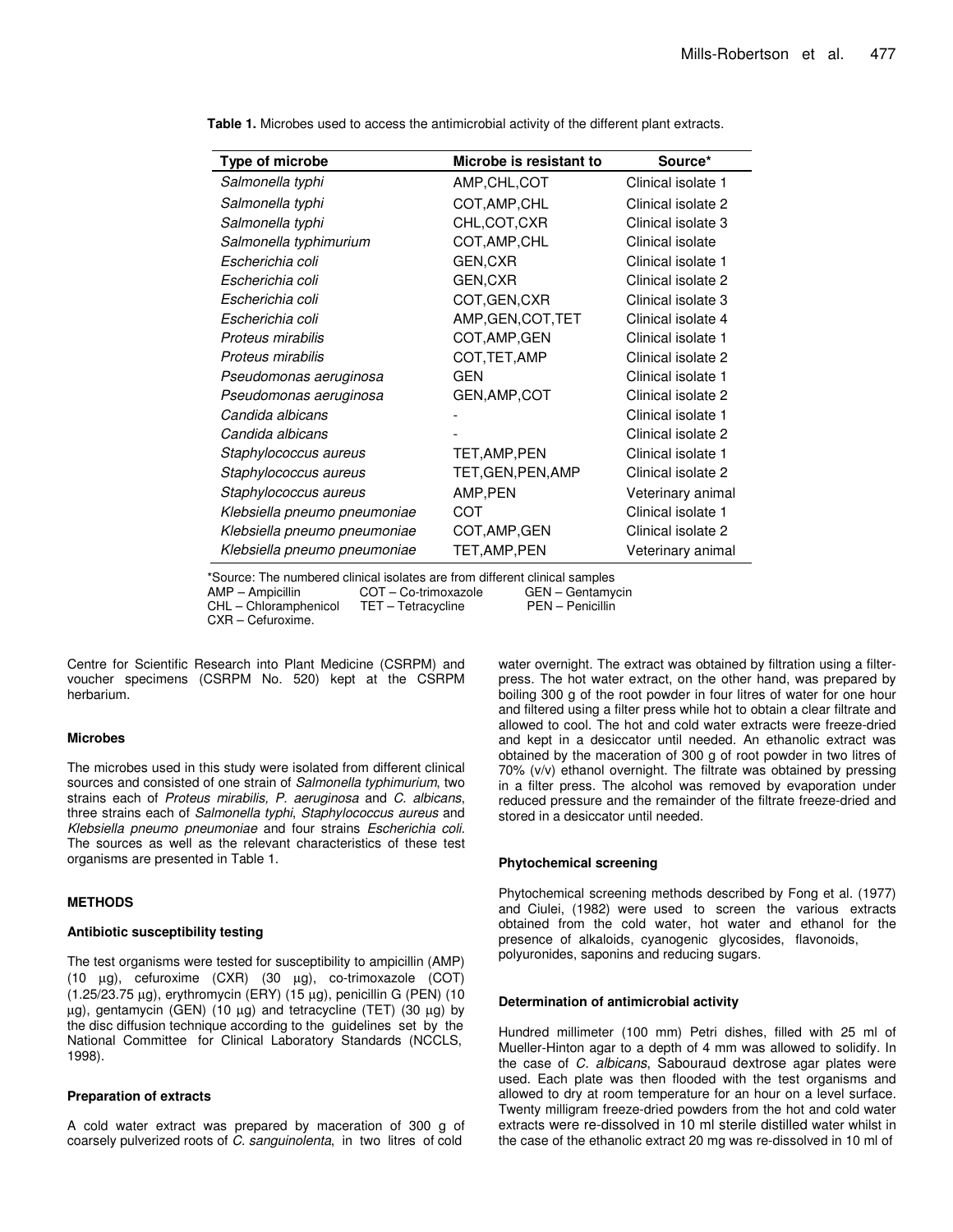| <b>Extract</b>   | Polyuronides | Polyphenols | aponins<br>ഗ | lavonoids<br>Alkaloids<br>ட | ပ<br>yanogeni<br>စ္ၿ<br><b>cosid</b> | Reducing<br>sugars |
|------------------|--------------|-------------|--------------|-----------------------------|--------------------------------------|--------------------|
| Cold water       |              |             |              |                             |                                      |                    |
| <b>Hot Water</b> |              |             |              |                             |                                      |                    |
| Ethanolic        |              |             |              |                             |                                      |                    |
| $\overline{D}$   |              |             |              |                             |                                      |                    |

**Table 2.** Phytochemical screening of *C. sanguinolenta* extracts.

**Positive** 

- Negative

20% dimethyl sulfoxide (DMSO). A sterilized borer of internal diameter 6 mm was used to bore holes/wells in the media. About 100 µl of the different extracts of *C. sanguinolenta* were dispensed into the holes/wells. The plates were then kept in the refrigerator until complete absorption of the extract into the agar. The Mueller-Hinton agar plates were then incubated at 37 °C for 18 - 24 h whilst the Sabouraud dextrose agar plates were incubated at 28°C for 5 - 7 days. The zones of inhibition produced were measured in millimeters using a metre rule. Water was used as the solvent control for the aqueous extracts whereas 20% DMSO was used in the case of the ethanolic extract. Chloramphenicol and Tioconazole 1% w/v were included as positive controls. All assays were carried out in triplicates.

# **RESULTS**

# **Phytochemical screening**

The phytochemical screening of the root of *C. sanguinolenta* showed that the constituents found in all the three extracts are alkaloids, polyuronides, and reducing sugars (Table 2).

# **Antimicrobial activity**

All the three extracts at a concentration of 2 mg/ml were found to possess different degrees of antimicrobial activity (Table 3). The ethanolic extract, for instance, inhibited the growth of 90% of the test organisms with zones of inhibition ranging from  $16 - 30$  mm  $[23.8 \pm 0.88]$ mm (STDEV)]. The hot water extract, on the other hand, inhibited 85% of the test organisms with zones of inhibition ranging from 13 - 30 mm  $[23.0 \pm 1.07$  mm (STDEV)] whilst the cold water extract inhibited 75% of the test organisms with zones of inhibition ranging from 8 - 23 mm  $[17.2 \pm 1.23$  mm (STDEV)]. In comparison, it was observed that even though the ethanolic extract inhibited the growth of majority of the organisms, the zones of inhibition produced were not significantly different from those produced by the hot water extract. In most cases, the zones of inhibition produced by the extracts were better than those produced by the chloramphenicol and tioconazole.

# **DISCUSSION**

The aqueous extract of *C. sanguinolenta* is an established antimalarial in the West African sub-region (Boye and Ampofo, 1983), and there are several reports on the antimalarial activity of its major alkaloid, cryptolepine (Kirby et al., 1995; Noamesi et al., 1991; Wright et al., 1996). For the treatment of several infections in Africa, indigenous medicinal plants are often the only means (Fennell et al., 2004) and, thus, the continuous interest in laboratory screening of medicinal plants, not only to scientifically validate claims with regard to their usage, but also to discover new active principles for drug development, is indeed a laudable effort. In the present study, the antimicrobial properties of *C*. *sanguinolenta* were investigated using cold and hot water as well as ethanolic extracts prepared from the dried roots.

All three extracts were found to show broad spectrum activity by inhibiting both Gram-positive and Gramnegative organisms used including organisms isolated from veterinary animals as well as *C. albicans*. It has been shown that, due to the introduction of antibiotics in poultry and animal husbandry, most microbes isolated from veterinary animals have been found to be highly resistant (Kharchatourians, 1998; Sackey et al., 2001). It is therefore good news that, the preparations from *C. sanguinolenta* were all able to inhibit the isolates obtained from the veterinary animals. These inhibitions produced by the three extracts could be due to the presence of alkaloids, principally, cryptolepine. For instance, cryptolepine, the main indoloquinoline alkaloid present in *C*. *sanguinolenta,* has been shown to cause cell lysis and morphological changes in *S. aureus* (Sawer et al., 2005). Cryptolepine is also known to be a DNA intercalator and an inhibitor of DNA synthesis through topoisomerase inhibition (Bonjean et al., 1998; Dassonnrville et al., 2000; Guittat et al., 2003; Lisgarten et al., 2002). Thus, with these attributes of cryptolepine, it is no wonder that *C. sanguinolenta* has the ability to inhibit the growth of both Gram positive and Gram negative organisms as well as *C. albicans*.

All the test organisms used have been implicated in various diseases such as diarrhoea, dysentery, wound sepsis, pneumonia, typhoid fever, food poisoning, respiratory and urinary tract infections (http://medic.med.uth.tmc.edu/00001450.hmt, 2006). The ethanolic extract inhibited the growth of majority of the test organisms probably because it may possess some active compound(s) that might be absent in both the hot and cold water extracts or the ethanol might have extracted more of the alkaloids than the other two extracts. However, the fact that the hot water extract had comparable zones of inhibition to those of the ethanolic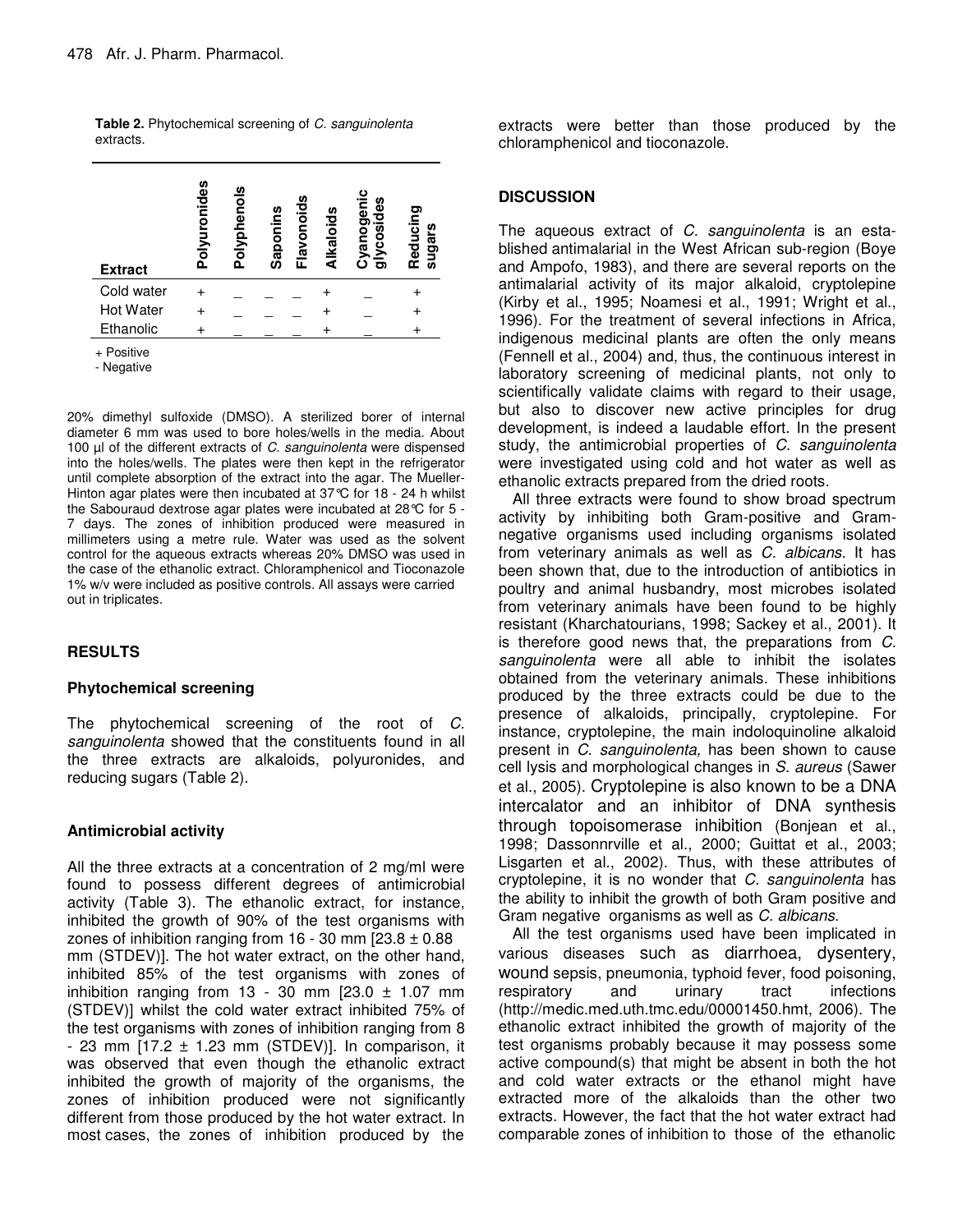|                              | Mean zones of inhibition (mm) |                          |                    |  |  |  |
|------------------------------|-------------------------------|--------------------------|--------------------|--|--|--|
| <b>Test organism</b>         | <b>Ethanolic extract</b>      | <b>Hot water extract</b> | Cold water extract |  |  |  |
| Salmonella typhi             | $25.0 \pm 1.00$               | $18.0 \pm 1.00$          | <b>NS</b>          |  |  |  |
| Salmonella typhi             | $23.0 \pm 2.65$               | $20.0 \pm 5.91$          | <b>NS</b>          |  |  |  |
| Salmonella typhi             | $16.0 \pm 1.73$               | $18.0 \pm 2.65$          | $11.0 \pm 5.91$    |  |  |  |
| Salmonella typhimurium       | $16.0 \pm 1.73$               | $30.0 \pm 0.91$          | $20.0 \pm 1.73$    |  |  |  |
| Escherichia coli             | <b>NS</b>                     | $13.0 \pm 2.65$          | $8.0 \pm 0.91$     |  |  |  |
| Escherichia coli             | $25.0 \pm 1.73$               | 24.0 $\pm$               | $13.0 \pm 2.65$    |  |  |  |
| Escherichia coli             | $25.0 \pm 1.73$               | $25.0 \pm 1.73$          | $22.0 \pm 2.65$    |  |  |  |
| Escherichia coli             | $23.0 \pm 1.73$               | $20.0 \pm 2.65$          | $12.0 \pm 2.65$    |  |  |  |
| Proteus mirabilis            | $28.0 \pm 2.65$               | $25.0 \pm 2.65$          | $15.0 \pm 1.73$    |  |  |  |
| Proteus mirabilis            | $19.0 \pm 4.58$               | <b>NS</b>                | <b>NS</b>          |  |  |  |
| Pseudomonas aeruginosa       | $19.0 \pm 1.00$               | <b>NS</b>                | <b>NS</b>          |  |  |  |
| Pseudomonas aeruginosa       | $25.0 \pm 2.65$               | $25.0 \pm 1.73$          | $23.0 \pm 1.00$    |  |  |  |
| Candida albicans             | <b>NS</b>                     | <b>NS</b>                | <b>NS</b>          |  |  |  |
| Candida albicans             | $27.0 \pm 5.91$               | $25.0 \pm 1.73$          | $17.0 \pm 0.84$    |  |  |  |
| Staphylococcus aureus        | $20.0 \pm 2.65$               | $22.0 \pm 2.65$          | $22.0 \pm 1.73$    |  |  |  |
| Staphylococcus aureus        | $23.0 \pm 4.58$               | $20.0 \pm 2.65$          | $20.0 \pm 2.65$    |  |  |  |
| Staphylococcus aureus        | $22.0 \pm 3.46$               | $25.0 \pm 1.73$          | $18.0 \pm 1.00$    |  |  |  |
| Klebsiella pneumo pneumoniae | $30.0 \pm 3.60$               | $25.0 \pm 0.84$          | $20.0 \pm 2.65$    |  |  |  |
| Klebsiella pneumo pneumoniae | $30.0 \pm 2.65$               | $30.0 \pm 0.84$          | $23.0 \pm 1.73$    |  |  |  |
| Klebsiella pneumo pneumoniae | $24.0 \pm 2.00$               | $26.0 \pm 1.73$          | $14.5 \pm 1.03$    |  |  |  |

**Table 3.** Antimicrobial activity of the crude extracts of *C. sanguinolenta.*

NS – Not Susceptible.

Results are presented as the mean zones of inhibition  $\pm$  Sandard deviation (STDEV) of three (3) determination.

extract, one could conclude that the active constituents, possibly cryptolepine may be thermostable.

In conclusion, one can say that, all three extracts displayed good antimicrobial activity against majority of the test microorganisms.

# **ACKNOWLEDGEMENT**

This work was sponsored with Internally Generated Fund (IGF) from the Centre for Scientific Research into Plant Medicine (CSRPM), Mampong-Akuapem, Ghana.

#### **REFERENCES**

- Addy M (2003). *Cryptolepis*: an African traditional medicine that provides hope for malaria victims. HerbalGram. 60: 54-59.
- Bierer DE, Fort DM, Mendez CD, Luo J, Imbach PA, Dubenko LG, Jolad SD, Gerber RE, Litvak J, Lu Q, Zhang P, Reed MJ, Waldeck N, Bruening RC, Noames BK, Hector RF, Carlson TJ, King SR (1998). Ethnobotanical-directed discovery of the antihyperglycaemic<br>properties of cryptolepine: Its isolation from *Cryptolepis* properties of cryptolepine: Its isolation from *Cryptolepis sanguinolenta*, synthesis and *in vitro* and *in vivo* activities. J. Med. Chem. 41: 894–901.
- Boakye-Yiadom K, Dwuma-Badu D (1977). "Proceedings of the 3<sup>rd</sup> symposium on African Medicinal Plants". University of Ife, Ife-Ife, Nigeria.<br>Boakye - Yiadom
- K, Heman Ackah SM (1979). Cryptolepine hydrochloride action on *Staphylococcus aureus*. J. Pharmaceut. Sci.

68: 1510– 1514.

- Bonjean K, De Pauw-Gillet MC, Defresne MP, Colson P, Houssier C, Dassonneville L, Bailly C, Greimers R, Wright C, Quentin-Leclercq J, Tits M, Angenot L (1998). The DNA intercalating alkaloid cryptolepine interferes with topoisomerase II and inhibits the primarily DNA synthesis in B16 melanoma cells. Biochem. 37: 5136-5146.
- Boye GL, Ampofo O (1983). Proceedings of the First International Symposium on cryptolepine. Abstract No. 4. University of Science and Technology, Kumasi, Ghana.
- Ciulei I (1982). Methodology for analysis of vegetable drugs. In: Practical Manuals on Industrial Utilization of Medicinal and Aromatic plants. Edited by the Ministry of Chemical Industry, Bucharest p. 73.
- Dassonnrville L, Lansiaux A, Wattelet A, Wattez N, Mathieu C, Van Miert S, Pieters L, Bailly C (2000). Cytotoxicity and cell cycle effect of the plant alkaloids cryptolepine and neocryptolepine: relation to druginduced apoptosis. Eur. J. Pharmacol. 409: 9-18.
- Dokosi OB (1998). Herbs of Ghana. Ghana Universities Press, Accra Dwuma-Badu D, Ayin JKS, Fiagbe NIY, Knapp JE, Shiff PL, Slatkin DJJ (1978). Quindoline from *Cryptolepis sanguinolenta*. J. Pharm. Sci. 67: 433-635.
- Fennell CW, Lindsey KL, McGaw LJ, Sprag SG, Staffort GI, Elgorashi EE, Grace OM, van Staden J (2004). Assessing African medicinal plants for efficacy and safety: pharmacological screening and toxicity. J. Ethnopharmacol. 94: 205-217.
- Fong EHS, Tin-Wa M, Farnsworth NR, Dobberstein RH (1977). Phytochemical Screening Methods. Department of Pharmacognosy and Pharmacology. College of Pharmacy, University of Illinois at the Medical Center. 833 South Wood Street, Chicago, Illinois 60612, USA.
- Guittat L, Alberti P, Rosu F, Van MS, Thetiot E, Pieters L, Gabelica V, De Pauw E, Ottaviani A, Roiu JF, Mergny JL (2003). Interaction of cryptolepine and neocryptolepine with unusual DNA structures Biochem. 85: 535-541.